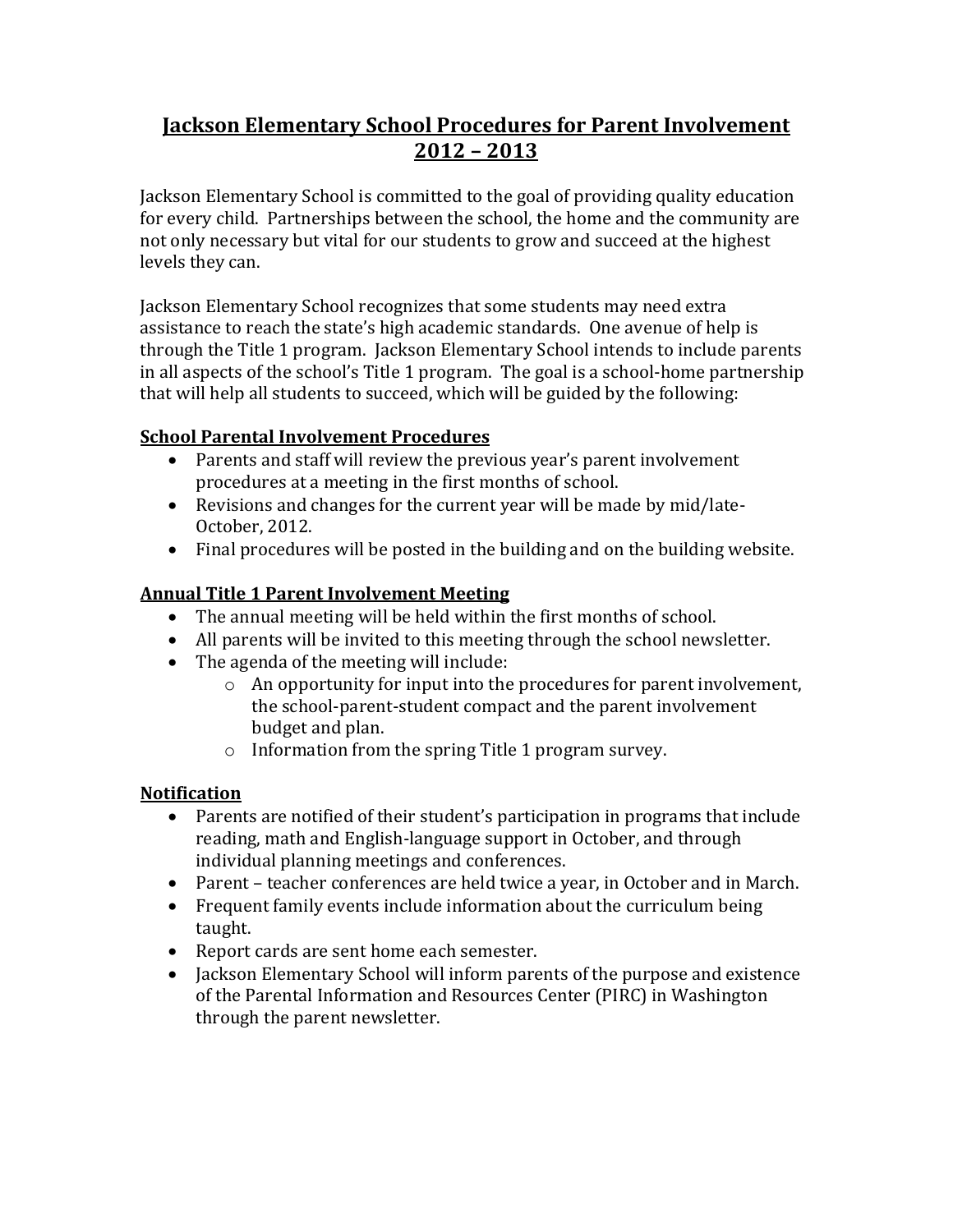## **School-Parent Compact**

- Each Title 1 school shall jointly develop with parents a school-parent-student compact that outlines how parents, the staff, and students will share the responsibilities for improved student academic achievement.
- The compact will be discussed during the October parent-teacher conference.
- Student academic progress is closely monitored, and interventions are established for students identified in grade-level teams or by the school Student Study Team.
- Teachers make individual phone calls to parents of students not making adequate academic progress.
- Parents can schedule meetings with all school staff members at any time to discuss their child's progress.

## **Additional Opportunities for Involvement**

- Meetings and events will be held throughout the year to increase parents' knowledge about the curriculum and how to better support their child academically.
- Parents are encouraged to join the Parent-Teacher Association and participate in PTA events.
- Parents are welcome to volunteer or observe in classrooms.
- Office staff disseminate pertinent information about programs for parents and families, such as Head Start and ECEAP, Boys & Girls Club, etc.
- The Counselor and staff communicate with families regarding community resources and work to resolve situations that impede student progress.

## **Efforts to Ensure All Parents Are Included**

\_\_\_\_\_\_\_\_\_\_\_\_\_\_\_\_\_\_\_\_\_\_\_\_\_\_\_\_\_\_\_\_\_\_\_\_\_\_\_\_\_\_\_\_\_\_\_\_\_\_\_\_

- Translation of written materials into the parents' language is provided when practical.
- Interpreters are provided for conferences and school events.
- Child care is provided at some school events.
- School meetings and conferences are offered at a variety of times.
- School staff is available by phone and by email.

Jackson Elementary School's Parent Involvement Procedures have been developed / revised jointly with, and agreed upon with, parents of children participating in the Title 1 program, as evidenced by meeting sign-in.

These Parent Involvement Procedures were revised by Jackson Elementary in October 2012 and will be in effect for the period of the 2012 – 2013 school year. The school will distribute these Procedures to all parents and make it available to the community through the school website.